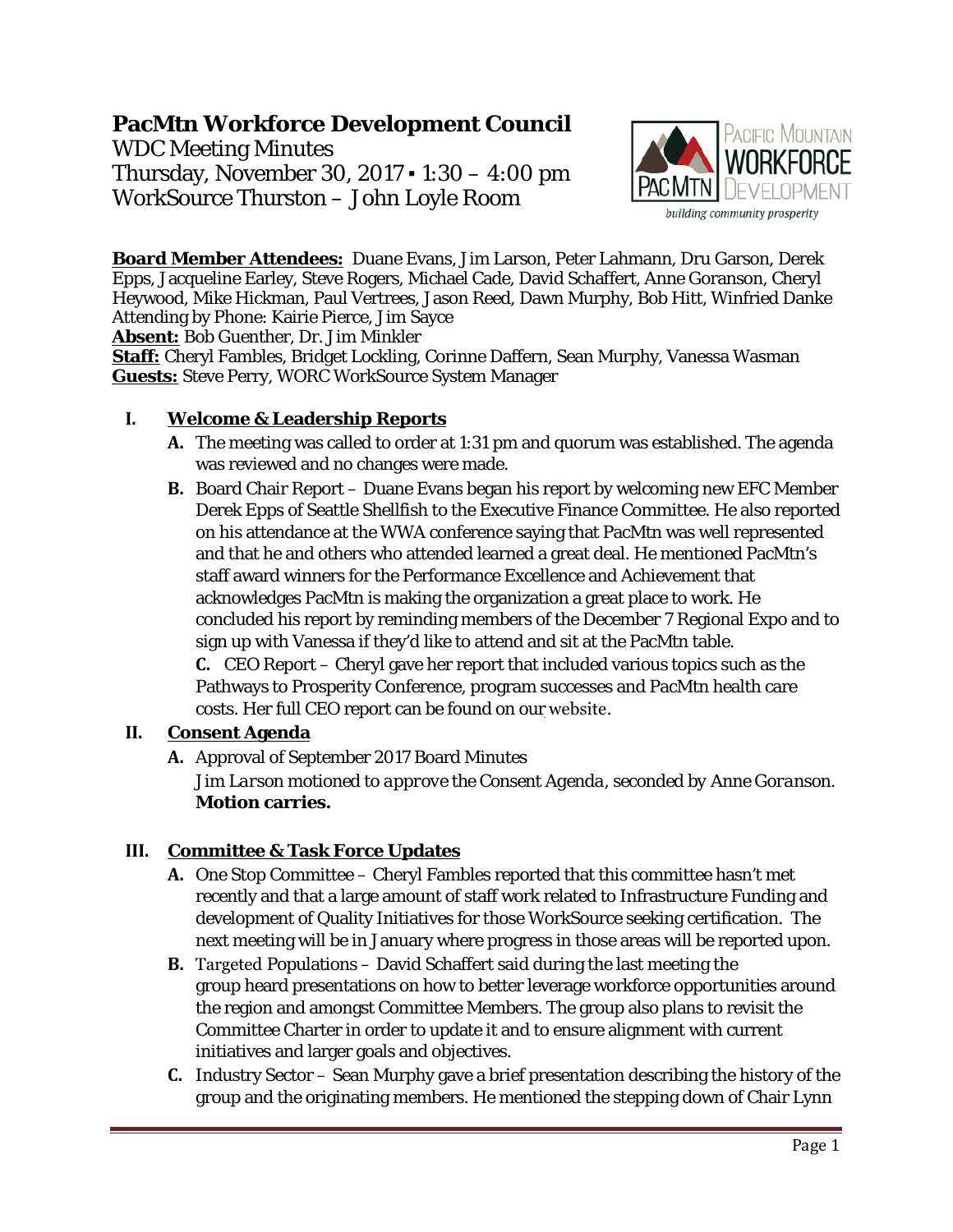Longan and that without a chair replacement and concern over meeting overload, the Task Force struggled to meet. After discussion with Duane and review by the Executive Finance Committee the recommendation is to continue this Taskforce's work with a new format that sets aside a formal committee structure and instead creates focused opportunities for business member engagement. The work could be supported by a third party facilitator, and focus on matters related to regional workforce planning and data of interest to the broader business community. The core group would be made up of economic based organizations on and off the WDC Board including Economic Development Agencies, Chambers of Commerce, Ports, College Workforce Deans and interested employers. The group would meet at least twice per year with a maximum of four times per year. This work is in addition to the specific industry employer roundtable discussions that will drive specific project activities.

## **IV. Action Items & Strategic Discussions**

- **A.** Action: Motion to Approve Adoption of Final PY17 Budget: Bridget Lockling presented this item. She updated revenue to include new and revised grants and final carry in increasing the Final Budget by over \$500,000. Responding to a question she described unrestricted fund account and under what conditions it is used for program budgets that do not fully cover costs or for costs that are not eligible under the specific grant. . The Do Pass recommendation from the Executive Finance Committee and the Elected Official Consortium was also shared with the Board. *Jim Larson motioned to approve PY17 Final Budget, seconded by Mike Hickman.* **Motion carries.**
- **B.** Discussion: American Job Centers (AJC) Certification Corinne Daffern described the application process, timelines and the three levels of certification. She said that each of the 7 applications had been Provisionally Certified by the Executive Finance Committee based upon recommendation by the Review Committee. Each site is now planning its quality initiatives to submit for full certification. In addition to the overall quality enhancements required by WIOA and initiated by the partners the approved applications expand resident access to workforce services. The overall increase in that access is from 7 sites to 34 sites, now including the 27 sites of the Timberland Regioanl Library system.
- **C.** Discussion: WorkSource Memorandum of Understanding & Infrastructure Funding Agreement (IFA) – Corinne Daffern referenced the staff report and described the process and progress of the IFA. It remains uncertain if the IFA will be complete and signed by all required partners by the imposed US DOL timeline of December 31st.
- **D.** Discussion: Review of Year End Celebration and January 2018 Retreat Members are invited to the December meeting where the content will be light and time is set aside for networking and casual reflection. The location was still being determined for the January 2018 Retreat. Members were encouraged to RSVP to both meetings and to acknowledge if accommodations were needed for the January meeting.
- **V. Board Learning Feature Topic – WorkSource Operations Regional Collaborative (WORC) and WorkSource Thurston Tour.** David Schaffert and Anne Goranson, members of the WORC provided some background on the development